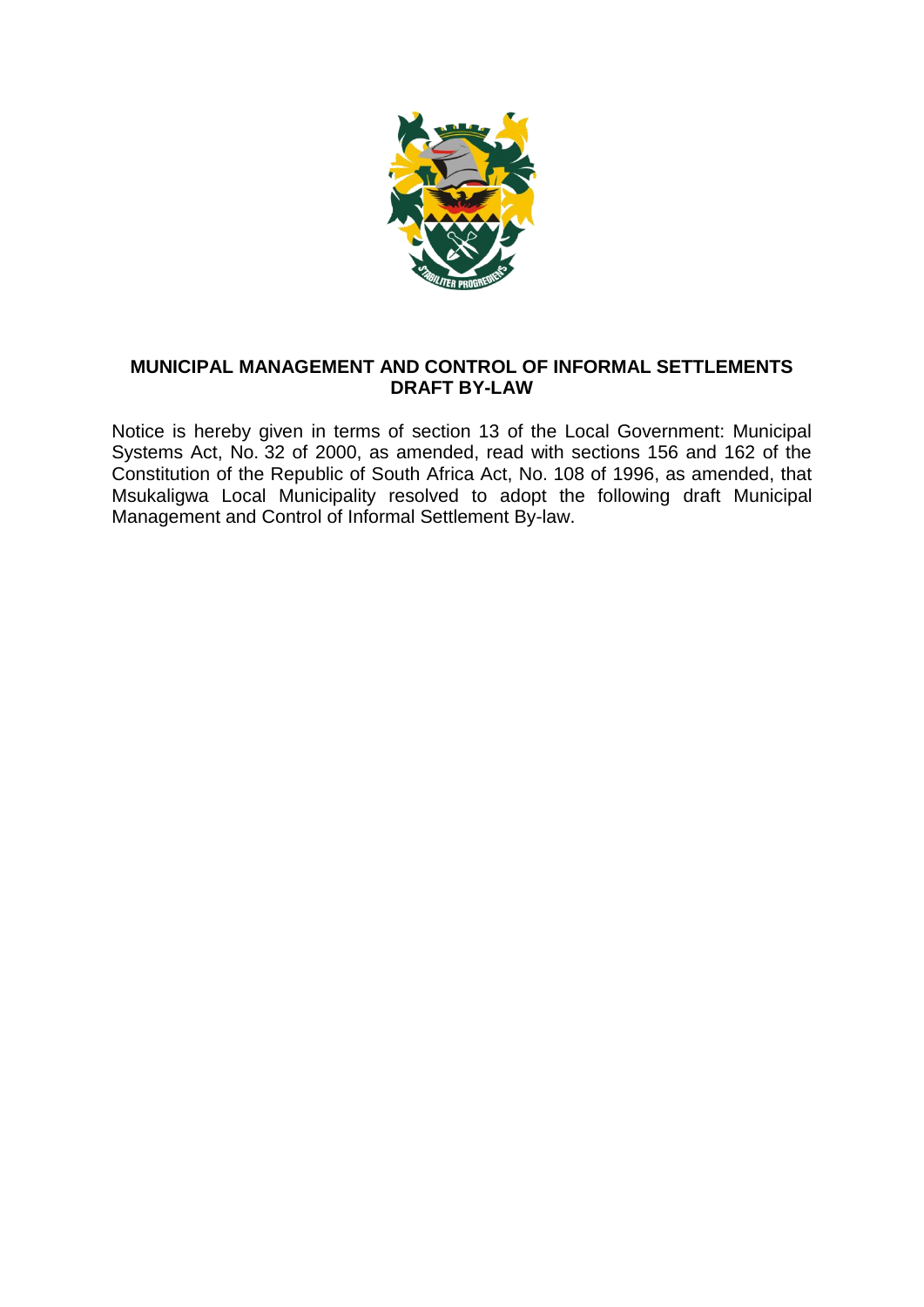# **TABLE OF CONTENTS**

- [1.](http://www.mylexisnexis.co.za/nxt/gateway.dll/tlwzb/ipzdc/n4rgc/o4rgc/p4rgc/q4rgc/57rgc/67rgc/f8ugc/rcvgc#g0) Definitions
- [2.](http://www.mylexisnexis.co.za/nxt/gateway.dll/tlwzb/ipzdc/n4rgc/o4rgc/p4rgc/q4rgc/57rgc/67rgc/f8ugc/scvgc#g1) Assigning official to perform functions relating to informal settlement
- [3.](http://www.mylexisnexis.co.za/nxt/gateway.dll/tlwzb/ipzdc/n4rgc/o4rgc/p4rgc/q4rgc/57rgc/67rgc/f8ugc/tcvgc#g2) Duties in respect of informal settlements
- [4.](http://www.mylexisnexis.co.za/nxt/gateway.dll/tlwzb/ipzdc/n4rgc/o4rgc/p4rgc/q4rgc/57rgc/67rgc/f8ugc/ucvgc#g3) Incidents of land invasion
- [5.](http://www.mylexisnexis.co.za/nxt/gateway.dll/tlwzb/ipzdc/n4rgc/o4rgc/p4rgc/q4rgc/57rgc/67rgc/f8ugc/vcvgc#g4) Procedures relating to the management and control of authorized informal settlement
- [6.](http://www.mylexisnexis.co.za/nxt/gateway.dll/tlwzb/ipzdc/n4rgc/o4rgc/p4rgc/q4rgc/57rgc/67rgc/f8ugc/wcvgc#g5) Ward committees
- [7.](http://www.mylexisnexis.co.za/nxt/gateway.dll/tlwzb/ipzdc/n4rgc/o4rgc/p4rgc/q4rgc/57rgc/67rgc/f8ugc/xcvgc#g6) Procedures relating to the termination of unauthorized informal settlements
- [8.](http://www.mylexisnexis.co.za/nxt/gateway.dll/tlwzb/ipzdc/n4rgc/o4rgc/p4rgc/q4rgc/57rgc/67rgc/f8ugc/ycvgc#g7) Disposal of building materials and personal property
- [9.](http://www.mylexisnexis.co.za/nxt/gateway.dll/tlwzb/ipzdc/n4rgc/o4rgc/p4rgc/q4rgc/57rgc/67rgc/f8ugc/zcvgc#g8) Prohibition of receipt or solicitation of consideration in respect of unlawful occupation of land
- [10.](http://www.mylexisnexis.co.za/nxt/gateway.dll/tlwzb/ipzdc/n4rgc/o4rgc/p4rgc/q4rgc/57rgc/67rgc/f8ugc/0cvgc#g9) Application of By-laws
- [11.](http://www.mylexisnexis.co.za/nxt/gateway.dll/tlwzb/ipzdc/n4rgc/o4rgc/p4rgc/q4rgc/57rgc/67rgc/f8ugc/1cvgc#ga) Date of commencement
- [12.](http://www.mylexisnexis.co.za/nxt/gateway.dll/tlwzb/ipzdc/n4rgc/o4rgc/p4rgc/q4rgc/57rgc/67rgc/f8ugc/2cvgc#gb) Short title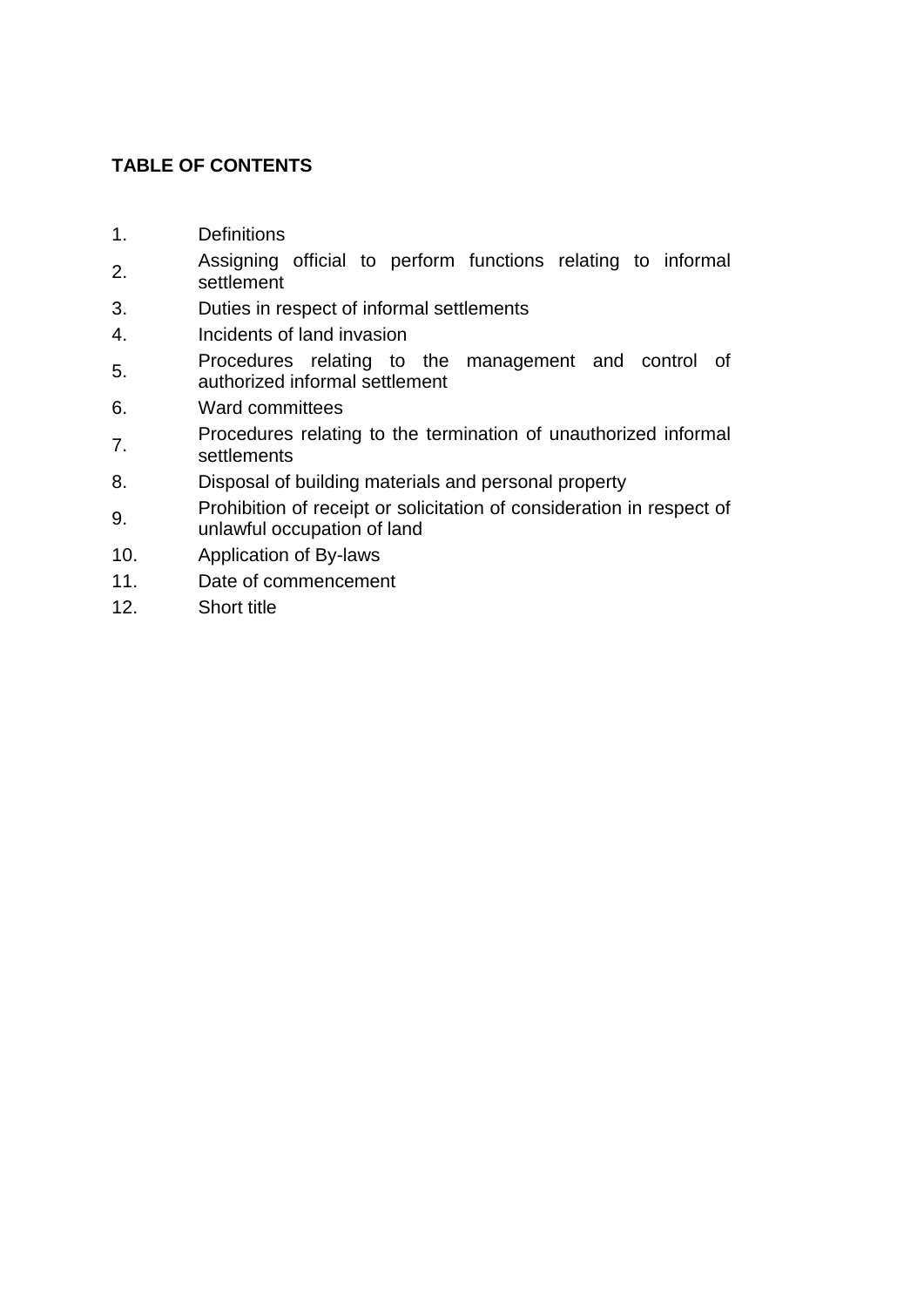**1. Definitions.**—In these By-laws, unless the context otherwise indicates—

**"authorized informal settlement"** means any informal settlement which is recognized by the Municipality as an authorized informal settlement and which is regarded as a transit camp to house landless people who will be ultimately relocated to a formally established township;

**"consent"** means the express or implied consent of the owner or person in charge to the occupation of land by a resident of a shack irrespective of whether such consent was given in writing or otherwise;

**"court"** means any division of the High Court or the Magistrate's Court in whose area of jurisdiction the land is situated;

**"eviction"** means the permanent removal, in accordance with the provision of a court order, of a person and his or her property from occupation of a shack or the land on which the shack is constructed, and includes a demolition and removal from the land of any building materials used to construct the shack, and **"evict"** has a corresponding meaning;

### **"head of the household"** means—

- (*a*) the father in a household, where the father and mother of the household are legally married;
- (*b*) the single parent, where the household has only one parent with dependants living permanently with him or her in the household; and
- (*c*) any person in the household who has legal capacity to act and is recognized by the majority of the other persons in the household as the person responsible for the maintenance of the welfare and discipline within the household;
- **"informal settlement"** means one shack or more constructed on land with or without the consent of the land owner or the person in charge of the land:
- **"land"** means any land within the area of jurisdiction of the Municipality, irrespective of whether such land belongs to the National Government, the Provincial Government, the Municipality or a private individual, company or other legal entity;
- **"land invasion"** means the illegal occupation of land or any settlement or occupation of people on land without the express or tacit consent of the owner of the land or the person in charge of the land, or without any other right to settle on or occupy such land;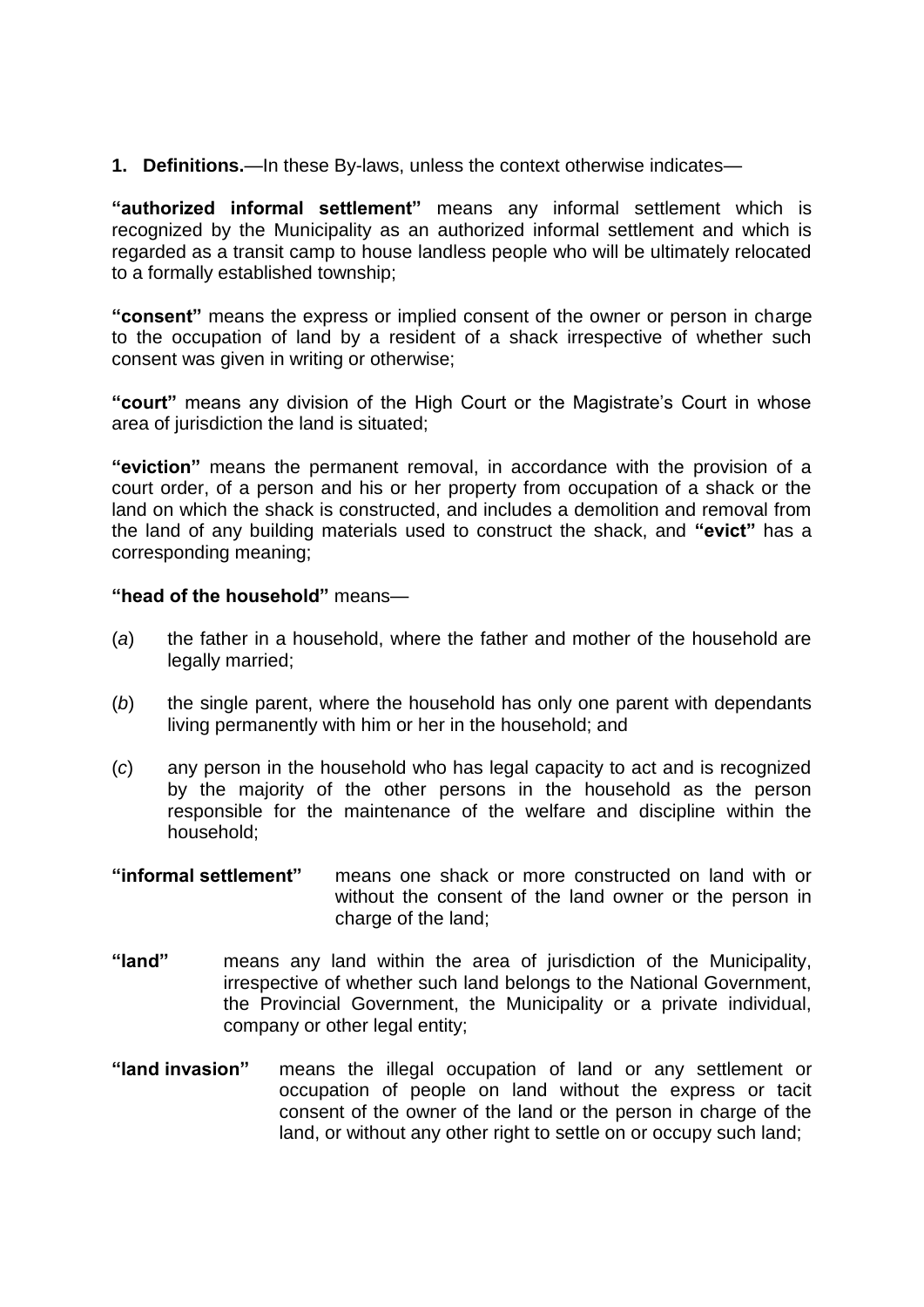#### **"Land Invasion Reaction Unit"** means a group of officers or workers consisting of any combination of one or more of the following components—

- (*a*) members of the South African Police Services;
- (*b*) members of the staff of the bailiff, sheriff or messenger of the court with jurisdiction in the area;
- (*c*) members of a private security company contractually engaged by the Municipality to perform certain duties on its behalf; and
- (*d*) any combination of employees of the Municipality, which group is designated by the Municipality to assist the Senior Manager: Housing in the execution of his/her duties and to execute any eviction order contemplated by section 4 to terminate an unauthorized informal settlement;

**"Municipal Manager or his representative"** means the official assigned in terms of section 2;

- **"Municipality"** means Msukaligwa Local Municipality established in terms of section 12 of the Municipal Structure Act, No. 117 of 1998, and includes any political structure, political office bearer, councillor, duly authorized agent thereof or any employee thereof acting in connection with these By-laws by virtue of a power vested in the municipality and delegated or sub-delegated to such political structure, political office bearer, councillor, agent or employee;
- **"owner"** means the registered owner of land, irrespective of whether such owner is the National Government, the Provincial Government, the Municipal or Private individual, company or other legal entity;
- **"person in charge"**, in relation to land, means a person who has the legal authority to give permission to other person to enter or reside on that land;
- **"shack"** means any temporary shelter, building, hut, tent, dwelling or similar structure which does not comply with the provisions of the National Building Regulations and Building Standards Act, 1977 (Act No. 103 of 1977) and the regulations promulgated under that Act and which is primarily used for residential purposes; and
- **"unauthorized informal settlement"** means any settlement which is not recognized by the Municipality as an authorized informal settlement which will be demolished and removed in terms of these By-laws.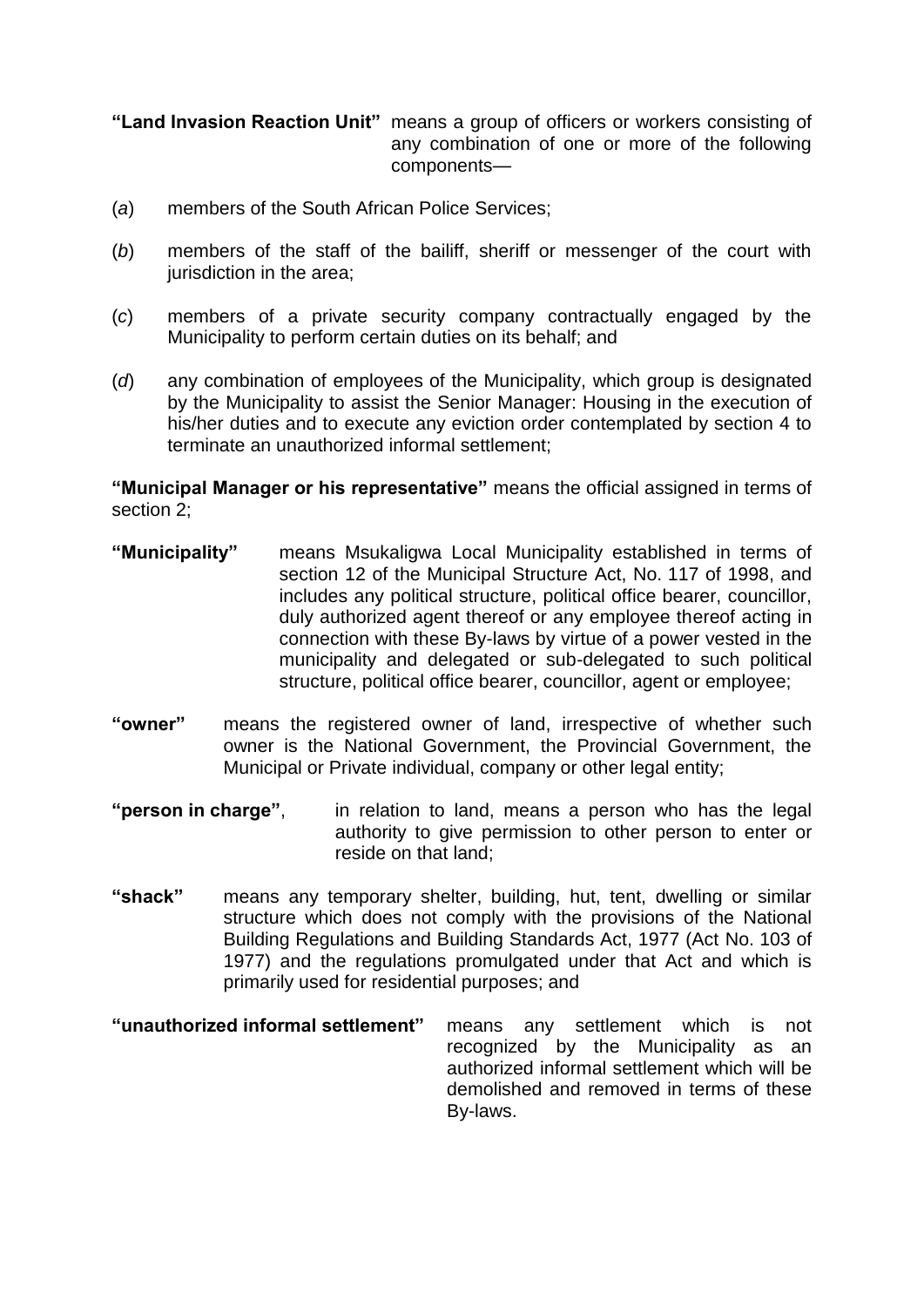## **2. Assigning official to perform functions relating to informal settlement.**—

The municipality may assign one of its officials from Housing Division to manage and control all the informal settlement in accordance with the provisions of these By-laws, otherwise the duties in these By-laws are executed by the Municipal Manager or his representative.

- **3. Duties in respect of informal settlements.**—The Municipal Manager or his representative must—
- (1) conduct regular survey to determine the location, origin and extent of and the conditions prevailing in each informal settlement;
- (2) monitor and control all informal settlements and take the necessary steps to prevent land invasion within the area of jurisdiction of the Municipality;
- (3) undertake and promote liaison and communication with local communities with a view to obtaining their understanding and cooperation regarding the prevention of land invasion in the area of jurisdiction of the municipality;
- (4) keep a register of all the residents who are entitled to reside in each authorized informal settlement, and in such register the following details must be entered in respect of each shack in each authorized informal settlement—
	- (*a*) the number allocated to the stand or site on which the shack is constructed;
	- (*b*) the names, and identity number of the head of the household who is entitled to occupy the shack;
	- (*c*) the names, identity numbers and relationships to the head of the household of each and every other person occupying the shack as a member of the household;
	- (*d*) the reference number of the municipal file that contains a copy of the contractual agreement in respect of the shack;
	- (*e*) the number of the shack's rental account;
	- (*f*) the number of the shack's municipal services account;
	- (*g*) the previous address of the household that is entitled to occupy the shack; and
	- (*h*) the names, addresses and telephone numbers, if any, of at least two family members of the head of the household who do not live at the same address as the household that is entitled to occupy the shack;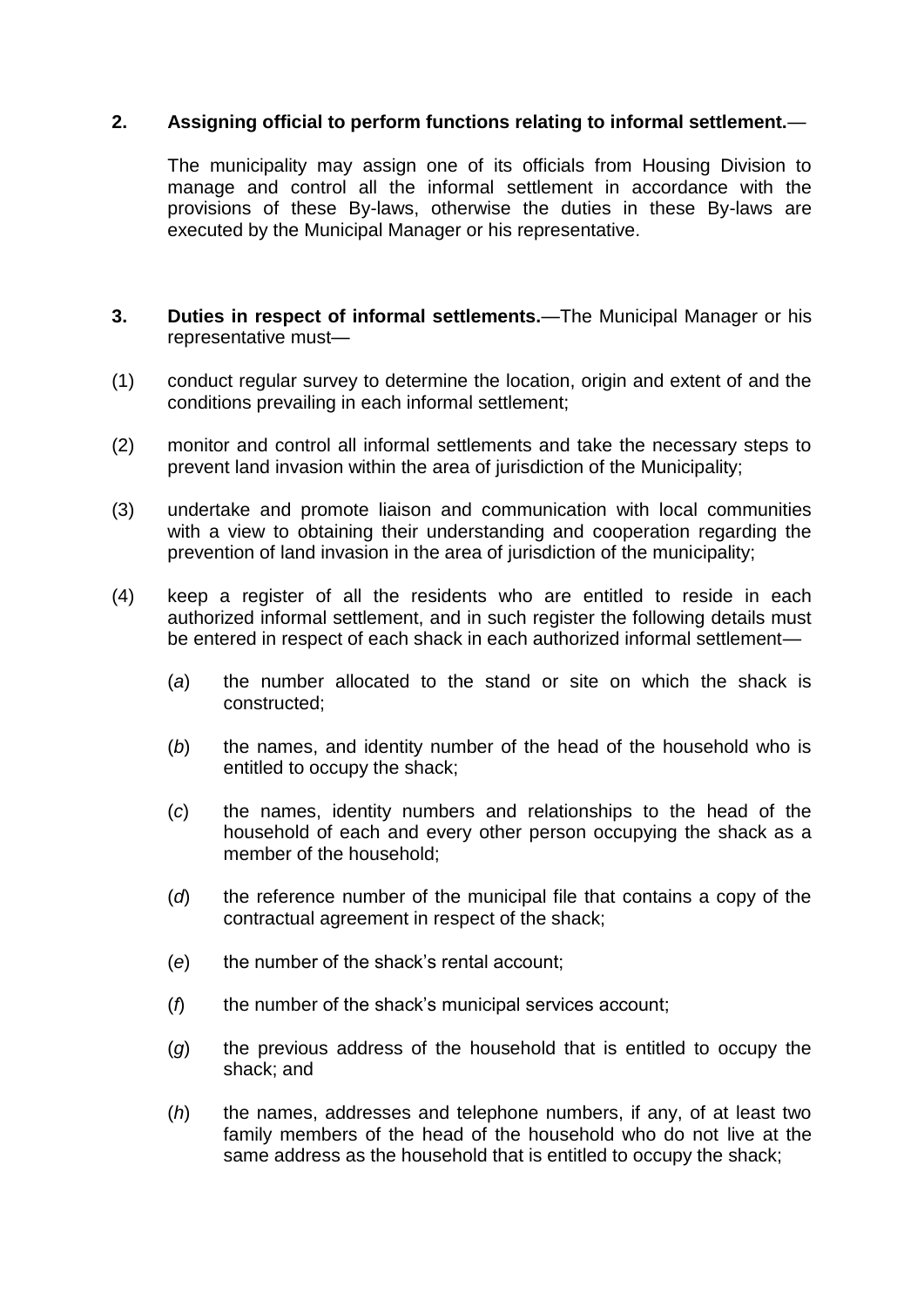- (5) ensure that all residents living in an authorized informal settlement are registered in the Municipality's Housing Demand Data Base;
- (6) submit written report on the control and management of any informal settlement, or the conditions prevailing in the informal settlement, if and when required to do so by the municipality;
- (7) for the purpose of informing residents of informal settlements and all other persons visiting informal settlements, ensure that—
	- (*a*) the contents of these By-laws are communicated to all residents of every informal settlement; and
	- (*b*) a copy of these By-laws is posted and maintained in every informal settlement in a prominent place at the venue where the residents' committee contemplated in section 6 usually holds its meeting;
- (8) allocate to each site or stand in an authorized informal settlement an individual number as the temporary address of the site or stand and must ensure that such number is legibly painted or inscribed in a prominent place on the site or stand;
- (9) perform any other duty or function which may be necessary to ensure the proper management and control of an informal settlement.

#### **4. Incidents of land invasion.**—

- (1) The Municipal Manager or his representative must, within a period of 24 hours after he or she becomes aware of an incident of land invasion or the existence of a newly established informal settlement, irrespective of whether such informal settlement was established as a consequence of an incident of land invasion or not—
	- (*a*) make a determination of the status of the informal settlement as an authorized or an unauthorized informal settlement; and
	- (*b*) inform the residents of the informal settlement of the status of the informal settlement in accordance with section 5 or section 7, whichever is applicable in the circumstances.
- (2) In the event of the status of an informal settlement completed in subsection (1) being determined as an authorized informal settlement, the Municipal Manager or his representative must deal with the matter in accordance with the provisions of section 5.
- (3) In the event of the status of an unauthorized informal settlement, the Municipal Manager or his representative must deal with the matter in accordance with the provisions of section 7.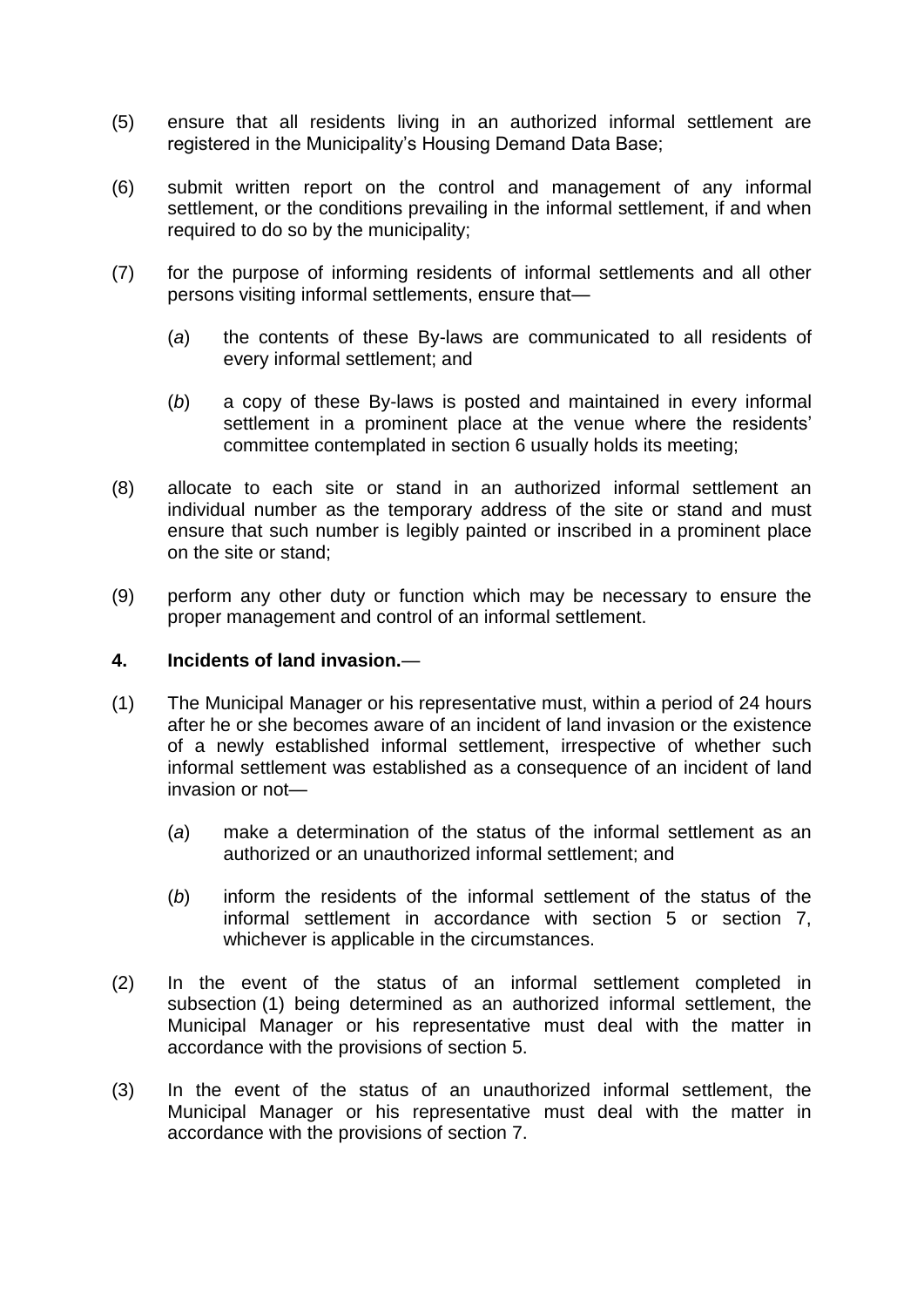#### **5. Procedures relating to the management and control of authorized informal settlement.**—

- (1) As soon as a determination of the status of an authorized informal settlement has been made and within the period contemplated in section 4 (1), the Municipal Manager or his representative must, personally or through any other Council official designated by the Municipal Manager to assist him or her for that purpose, visit the informal settlement and notify the residents of the status of the authorized informal settlement in the manner contemplated in section 6 (2) or by means of a letter delivered in the circumstances.
- (2) The Municipal Manager or his representative must compile a comprehensive register of all the residents who are entitled to reside in the authorized informal settlement contemplated in subsection (1), and the following details must be entered in respect of each shack in the authorized informal settlement—
	- (*a*) the number allocated to the stand or site on which the shack is constructed;
	- (*b*) the name and identity number of the head of the household who is entitled to occupy the shack;
	- (*c*) the names, identity numbers and relationship to the head of the household of each and every other person occupying the shack as a member of the household;
	- (*d*) the reference number of the file of the Municipal Manager or his representative that contains a copy of the contractual agreement in respect of the shack;
	- (*e*) the number of the shack's rental account;
	- (*f*) the number of the shack's municipal services account;
	- (*g*) the previous address of the household that is entitled to occupy the shack; and
	- (*h*) the names, address and telephone numbers, if any, of at least two family members of the head of the household that is entitled to occupy the shack.
- (3) The Municipal Manager or his representative must ensure that the names, addresses and other relevant details of all residents living in an authorized informal settlement contemplated in subsection (1) are registered in the Municipality's Housing Demand Data Base.
- (4) The Municipal Manager or his representative must allocate to each site or stand in an authorized informal settlement contemplated in subsection (1) a unique number as the temporary address of the site or stand and must ensure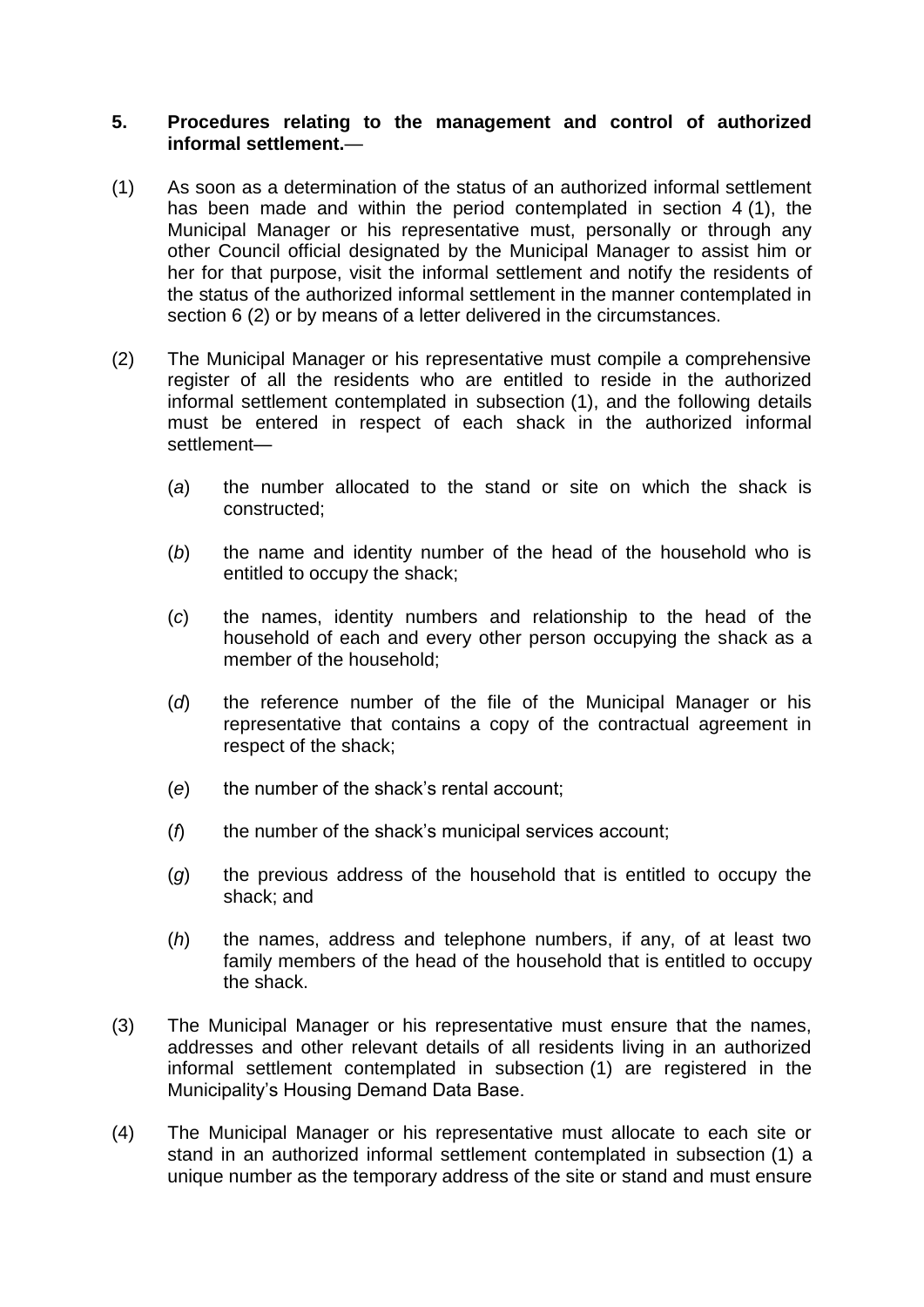that the number is legibly painted or inscribed in a prominent place on the site or stand.

- (5) The Municipal Manager or his representative must ensure that no new unauthorized shacks are constructed in the authorized informal settlement contemplated in subsection (1) and that no new unauthorized residents take up residence in the authorized informal settlement by implementing appropriate measure to manage, monitor and control the occupancy of residents in the authorized informal settlement in general.
- (6) Any unauthorized occupancy in an authorized informal settlement contemplated in subsection (1) must be dealt with in accordance with the provisions of section 7.
- (7) In respect of an authorized informal settlement contemplated in subsection (1), the Municipal Manager or his representative must ensure that—
	- (*a*) the Municipality's Finance Department institutes, operates and maintains an appropriate account for services rendered by the Municipality to each registered shack in the authorized informal settlement and for any charges levied for the right of occupation of a particular site or stand in the authorized informal settlement; and
	- (*b*) Such an account is supplied to the head of the household of each registered shack in the authorized informal settlement.

### **6. Ward committees.**—

- (1) The Ward Committee and the Manager or his representative, must meet on a regular monthly basis, and at such meetings the Municipality must consult the resident's committee on all matters relating to the authorized informal settlement and communicate matters of general concern to the residents of a collective basis. After such meetings, it is the sole responsibility of the Ward Committee to inform the individual residents of matters discussed at the meetings.
- (2) Special meetings of residents may be convened from time to time by the Ward Committee to communicate with and inform the individual residents of matters relating to the authorized informal settlement.
- (3) The Ward Committee must give notice of a meeting of the residents of the authorized informal settlement by placing the notice prominently at a venue whose location has been determined by the Ward Committee and communicated to the residents at an official meeting of the residents.

## **7. Procedures relating to the termination of unauthorized informal settlements.**—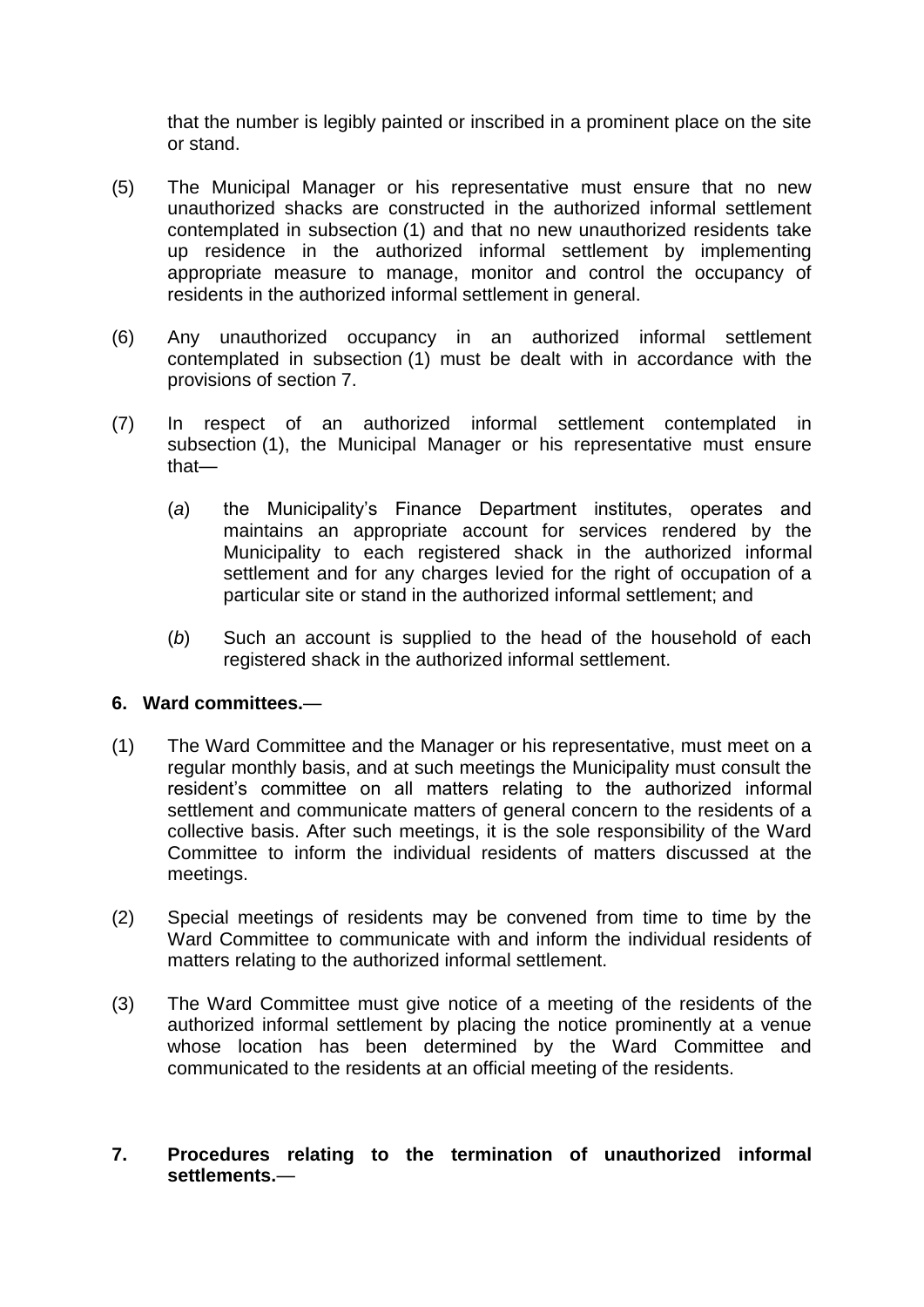- (1) As soon as a determination of the status of an unauthorized informal settlement has been made and within the period contemplated in section 4 (1), the Municipal Manager or his representative must, personally or through any official designated—
	- (*a*) Inform residents of a shack in the unauthorized informal settlement that their occupation of the shack and the site or stand on which it is situated is illegal; and
- (*b*) Request the Municipal Manager to assist him or her for that purpose, visit the informal settlement and notify the residents of the status of the unauthorized settlement by means of a written notice hand-delivered to each shack in the informal settlement.
- (2) The written notice contemplated in subsection (1) must notify the residents of the shack to vacate the shack and remove any building materials and other personal property from the unauthorized informal settlement within a period of 24 hours after receipt of the written notice.
- (3) If the residents notified in terms of subsection (1) cooperate and vacate their shacks and remove their building materials and other personal property from the site or stand in the unauthorized informal settlement, the Municipal Manager or his representative must take such steps as he or she may deem appropriate to prevent a recurrence of any incident of land invasion or illegal land occupation on that site, stand or unauthorized informal settlement and must regularly monitor the situation to ensure the non- recurrence of such land invasion or illegal land occupation.
- (4) If the residents notified in terms of subsection (1) fail to cooperate and vacate their shacks and remove their building materials and other personal property from the site or stand in the unauthorized informal settlement, the Municipal Manager or his representative must immediately institute the necessary legal procedures to obtain an eviction order contemplated in subsection (5).
- (5) Within a period of 24 hours after the expiry of the period stipulated in the written notice contemplated in subsection (1), the Municipal Manager or his representative must lodge an application in a competent court to obtain an Eviction Order contemplated in section 4, 5 or 6 of the Prevention of Illegal Evection from and Unlawful Occupation of Land Act, 1998 (Act No. 19 of 1998), against any person or persons jointly or severally, occupying or residing in a shack or on a site or stand in the unauthorized informal settlement.
- (6) The Municipal Manager or his representative must, within a period of 24 hours after obtaining the eviction order referred to in subsection (5), deploy the Land Invasion Reaction Unit to execute the eviction order and to terminate the unauthorized informal settlement.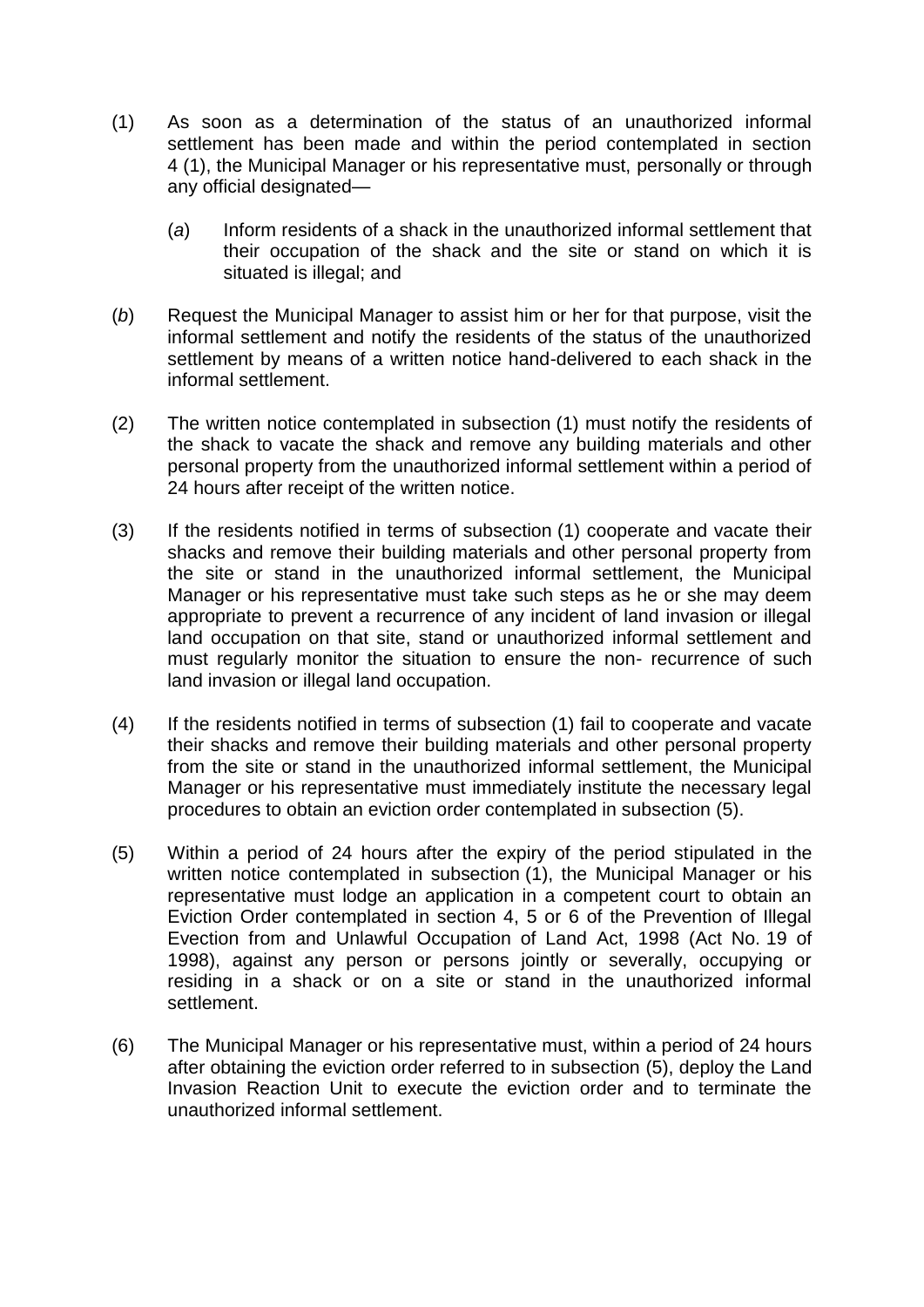(7) Any costs incurred by the Municipal Manager or his representative for the purposes of executing the provision of these By-laws be borne by the Municipality in accordance with its approved budget.

## **8. Disposal of building materials and personal property.**—

- (1) In the execution of the provisions of section 7 (6), any building materials and other personal property belonging to a resident or occupier of a shack in a unauthorized informal settlement must be removed and stored in a safe place by the Municipal Manager or his representative.
- (2) If the building materials and other personal property contemplated in subsection (1) are not claimed by their owner within a period of three months after the date of the removal and storage, the building materials and personal property must be sold to the best advantage by the Municipal Manager or his representative, or a person designated by the Municipal Manager who must after deducting the amount of any charges due or any expenses incurred, deposit the net proceeds into the Municipality's Revenue Account, provided that—
	- (*a*) subject to the laws governing the administration and distribution of estate, nothing in this subsection contained may deprive the heir of any deceased person of his or her right to the balance of the proceeds of the property; and
	- (*b*) any building materials or other personal property which is, in the opinion of the Municipal Manager or his representatives, valueless and unable to realize any meaningful amount may be destroyed, abandoned, dumped or otherwise disposed of by the Municipal Manager or his representative.
- (3) The Municipal Manager or his representative must compile and maintain a register in which is recorded and appears—
	- (*a*) Particulars of all buildings material or other personal property removed and stored in terms of these By-laws;
	- (*b*) The date of the removal and storage of building materials or other personal property in terms of subsection (1) and the name and site or stand number of the owner of the building materials or personal property; and
		- (*c*) (i) the signature or right thumb print of the person who is claiming ownership and to whom delivery of building materials or other personal property has been made; or
			- (ii) full details of the amount realized on the sale of the building materials or other personal property in terms of subsection (2) and the date of the sale; and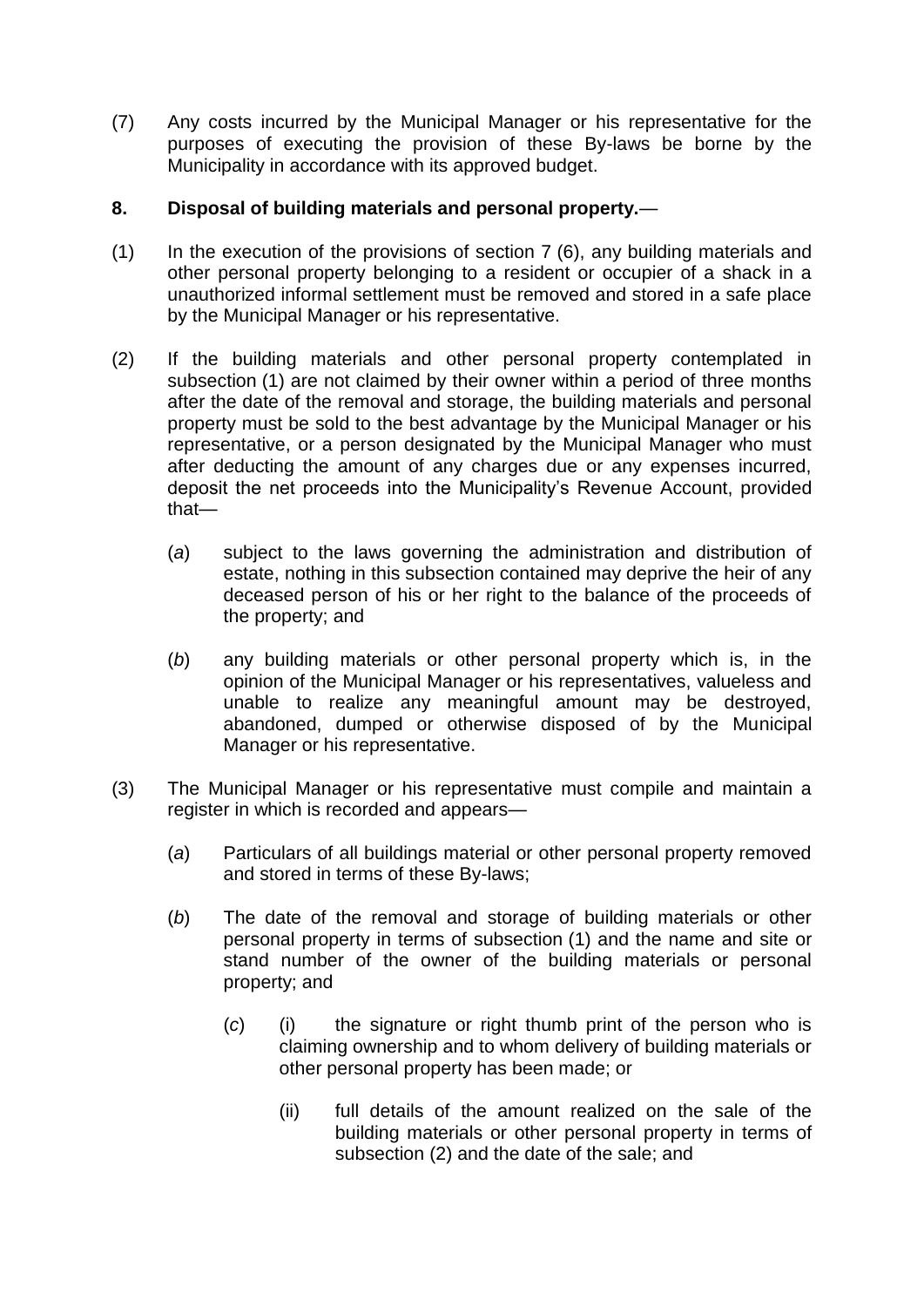- (iii) if building materials or other personal property has been destroyed, abandoned, dumped or otherwise disposed of in terms of subsection (2), a certificate by the Municipal Manager or his representative to the effect that the building materials or personal property was valueless.
- (4) Neither the Municipality nor any of its officials acting within the reasonable scope of their authority are liable for any loss of or damage to property or injury to any resident or occupier of a shack in an unauthorized informal settlement or any other person for any reason whatsoever.

#### **9. Prohibition of receipt or solicitation of consideration in respect of unlawful occupation of land.**—

- (1) No person may directly or indirectly receive or solicit payment of any money or other consideration as a fee or charge for arranging or organizing or permitting a person to occupy land without the consent of the owner or person in charge of that land.
- (2) Any person who contravenes the provisions of subsection (1) is guilty of an offence and liable on conviction to a fine not exceeding R............................ or to imprisonment for a period not exceeding two years, or to both such fine and such imprisonment.
- (3) The court that convicts any person of a contravention of this section must order any money or other consideration which was received by that person and which has been seized to be forfeited, and the money and the proceeds of the consideration may be paid to the persons from whom the money or consideration was received, and where such person or persons cannot be positively identified, such money or proceeds of the consideration must be paid into the Municipality's Revenue Account.
- (4) If any money or other consideration has been received in contravention of subsection (1), but has not been seized or made available for purposes of confiscation, the court that convicts a person of a contravention of this section may order the amount proved to the satisfaction of the court to have been received by such person to be paid to the person or persons from whom the money or consideration was received, and where such person or persons cannot be positively identified, the money or proceeds of the consideration must be paid into the Municipality's Revenue Account. Such order has the effect of a civil judgment and may be executed against such person who received the money or consideration as if it were a civil judgment in favour of the person or persons from whom the money or other consideration was received or in favour of the Municipality.

### **10. Application of By-laws.**—